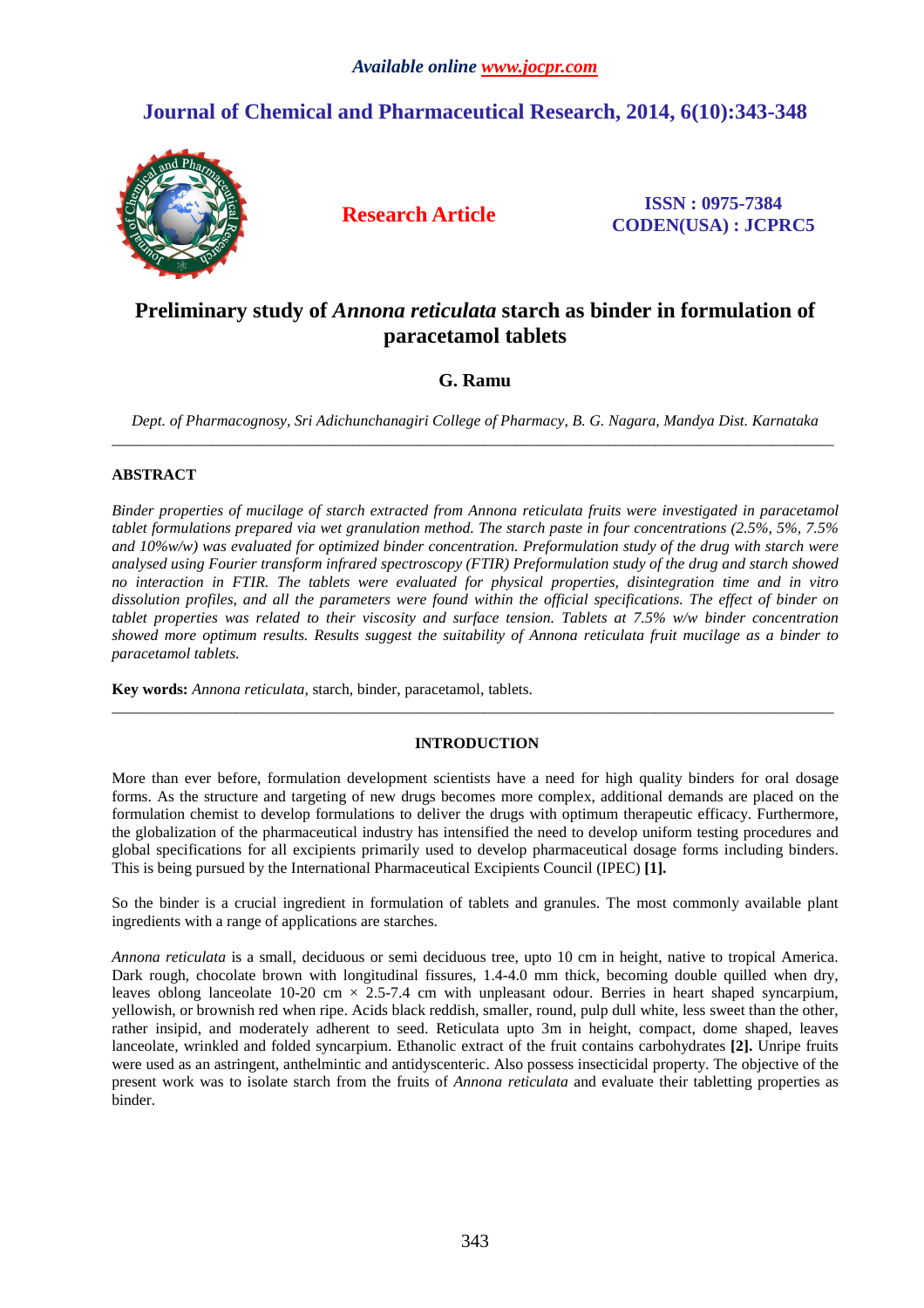#### **EXPERIMENTAL SECTION**

*\_\_\_\_\_\_\_\_\_\_\_\_\_\_\_\_\_\_\_\_\_\_\_\_\_\_\_\_\_\_\_\_\_\_\_\_\_\_\_\_\_\_\_\_\_\_\_\_\_\_\_\_\_\_\_\_\_\_\_\_\_\_\_\_\_\_\_\_\_\_\_\_\_\_\_\_\_\_*

#### *2.1. Material collection*

Paracetamol purchased from Paxmy specialty chemicals, Chennai was used as model drug in the study. Maize starch BP, magnesium stearate and gelatin were purchased from SD Fine chemicals, Mumbai. Aerosil was purchased from Degussa, Mumbai. All other solvents and chemicals were of pharmaceutical grade. *Annona reticulata* fruits were purchased from the local sellers of Ootacamund, India.

#### *2.2. Isolation of Starch* **[3].**

Fruits of *Annona reticulata* was peeled off and cut into small pieces. The fruits were then blended with 1% Nacl to free starch from the cells and the milky liquid is filtered through fine muslin. It was added with 2 litres of water and kept for 12 hrs for effective settling. On standing, starch granules settle at the bottom and the supernatant was then decanted. Finally settled starch sediment is washed with water and dried at 30-40 °C for half an hour in a tray drier. The dried product was stored in desiccator for further studies.

#### *2.3. Characterization of starch*

The starch was characterized for surface character, gelatinization and gelling concentration, pH, viscosity and surface tension **[4].** 

The surface character of *Annona reticulata* starch (Figure. 1) was analysed by Digital Microscope attached to the computer system (Motis instruments, Bangalore). Samples (1g each) previously moistened with water were loaded into a capillary tube by means of intrusion. The temperature of gelatinization (°C) and time from swelling to full gelatinization were measured with a melting point apparatus. Different concentarion of dry powders were mixed with distilled water using laboratory stirrer and the gel forming concentration of starch (%) was found out. Each starch (1g) was made into mucilage with distilled water (100 ml) and pH was determined using digital pH meter (Merck, Mumbai). Brookfield Viscometer (Engineering labs, INC, Middlebord, USA) was used to determine viscosity (cp) of starch mucilage (5% w/v) at 28 °C. The surface tension of starch solution (0.1% w/v) solution was determined by dropweight method using stalagmometer. Infrared (IR) spectra were matched for detection of any possible chemical interaction between drug and starch on an Perkin Elmer FTIR series (model 1615) Spectrophotometer in the range of 450 to 4000  $cm^{-1}$  using potassium bromide discs. The IR spectrum of physical mixture was compared with those of pure drug and starch and matching was done to detect any appearance or disappearance of peaks.

#### **Fig 1.** *Annona reticulata* **starch**



#### *2.4. Preparation and evaluation of granules*

The starch paste in four concentrations  $(2.5-10.0 % w/w)$  of paracetamol granules were prepared using mucilage and maize starch by wet granulation method **[5].** Here maize starch was used as standard binder for comparison. All the ingredients were mixed thoroughly except aerosil and magnesium stearate using the formula as shown in Table 1.The starch paste in four concentrations (2.5-10.0 % w/w) was used as binder. The coherent mass obtained was then passed through 16/20 mesh and then dried at  $60^{\circ}$ Cfor 1 hour and used for tablet preparation. Aerosil and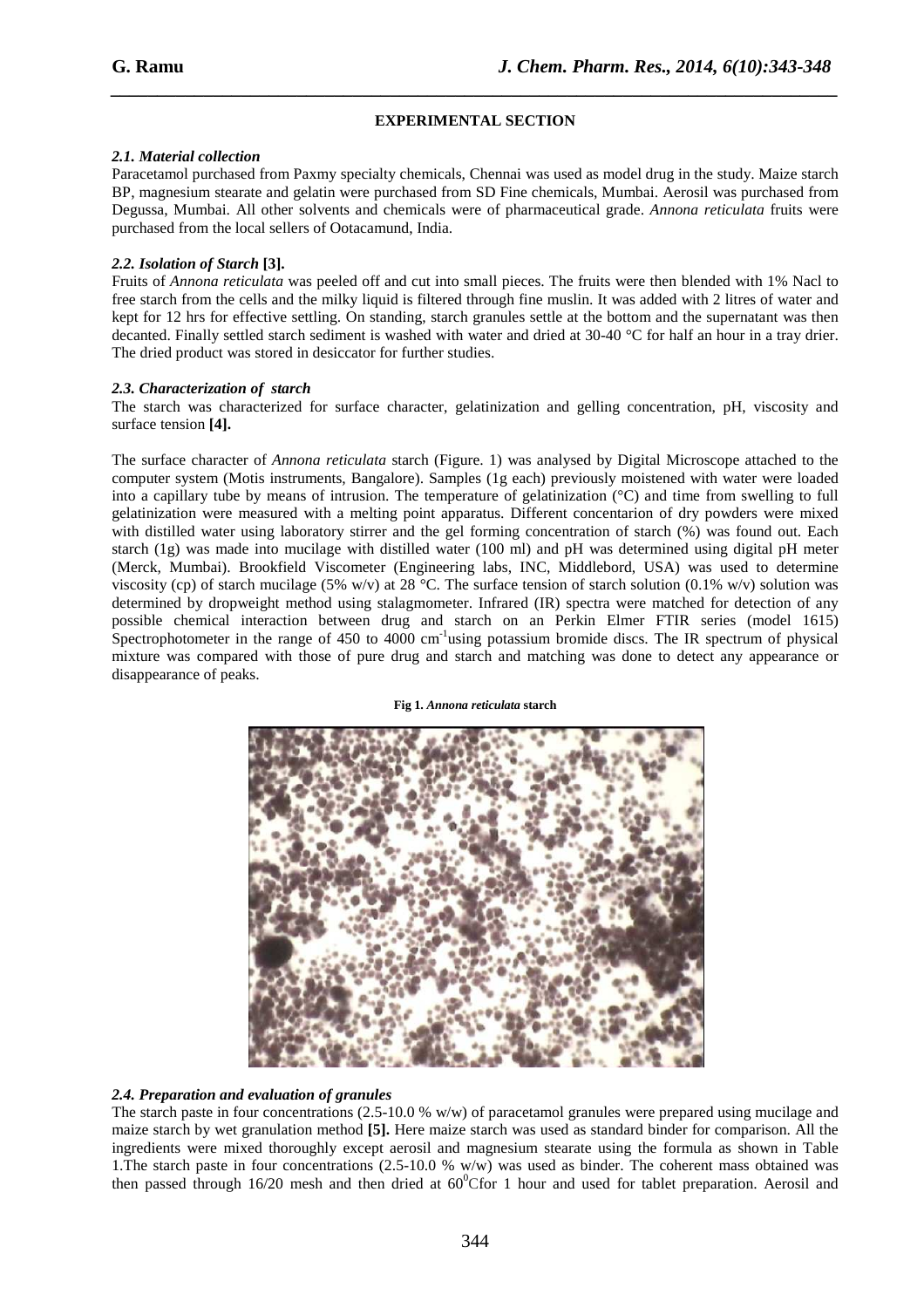magnesium stearate were finally added to the formulation. The granules were evaluated for micromeritic properties like bulk density, tapped density, percentage of fines, angle of repose, compressibility carr's index, hausner's ratio and loss on drying which were measured by the method described in our earlier studies **[5].** 

*\_\_\_\_\_\_\_\_\_\_\_\_\_\_\_\_\_\_\_\_\_\_\_\_\_\_\_\_\_\_\_\_\_\_\_\_\_\_\_\_\_\_\_\_\_\_\_\_\_\_\_\_\_\_\_\_\_\_\_\_\_\_\_\_\_\_\_\_\_\_\_\_\_\_\_\_\_\_*

| <b>Ingredients</b>                                                 | Mg/tab                     |  |  |
|--------------------------------------------------------------------|----------------------------|--|--|
| Paracetemol                                                        | 250                        |  |  |
| Annona/maize starch in water $*(2.5 \text{ to } 10 \text{ % w/w})$ | Variable                   |  |  |
|                                                                    | $(9.37 \text{ to } 37.5)$  |  |  |
| Corn starch $(10\% \text{w/w})$                                    | 37.5                       |  |  |
|                                                                    | Variable                   |  |  |
| Microcrystalline cellulose                                         | $(44.25 \text{ to } 72.5)$ |  |  |
| Magnesium stearate 1 % w/w                                         | 3.75                       |  |  |
| Aerosil $0.5 %$ w/w                                                | 1.805                      |  |  |

**Table 1. Formulation compositions of paracetamol tablets** 

#### *2.5. Evaluation of binding efficacy of mucilage*

Tablets (375mg) of 10 mm diameter were prepared from the prepared granules using Rotary tablet compression machine (10 stations, Rimek,Karnavati Eng. Ltd., Ahmedabad, India) The prepared tablets were evaluated for weight variation, thickness, hardness, friability and content uniformity according to the method described in our earlier studies **[6].** Disintegration time was determined in Disintegration apparatus (Veego Equipments, Mumbai, India) using distilled water at  $37.0\pm0.5$  °C. The rate of dissolution was studied in a rotary paddle USP (XXIII) )apparatus II,(Electro lab, Mumbai, India) operated at 50 rpm. The dissolution medium was phosphate buffer at pH 5.8 at 37±0.5 C. The amount of paracetamol in each sample was analysed spectrophotometrically with UV-160A recording spectrophotometer (Shimadzu India, Chennai, India **[7].** 

#### **RESULTS AND DISCUSSION**

The pH of *Annona reticulata* starch mucilage was 5.86 while that of maize starch was 6.21. Both the starches had low viscosity values (2.162 cp for *Annona reticulata* starch and 2.186 cp for maize starch) The gelatinization temperature was found to be between 70-80 °C and the gelling concentration was in the range of 2-4% for both the starches respectively. The starch mucilage of *Annona reticulata* exhibited surface tension value of 62.6 dynes/cm whereas it was 66.8 dynes/cm for maize starch. The lower viscosity and surface tension of starch mucilage probably enabled better penetration and spreading over paracetamol powder during wet massing thereby producing more porous granules. Surface tension and viscosity of mucilage binders are important determinants of other physical phenomena of granulation such as adhesion, cohesion, wetting and spreading. The binder solubility and the properties of the binder solution, its surface tension and viscosity affect granulation and tabletting processes in addition to the binder-excipient and binder–drug interactions. In the preformulation study, the compatibility between the drug and starch was evaluated using FTIR peak matching method. The IR spectra of drug, starch and physical mixture are shown in figures 2 to 4 respectively. There was no appearance or disappearance of peaks in the starchdrug mixture, which confirmed the absence of any chemical interaction between the drug and the selected starch indicating that the drug and starch are compatible. Physical properties of the granules such as bulk density, tapped density, percentage of fines, angle of repose, carrs index, hausner ratio and loss on drying were evaluated. The results are given in tables 2-3. It was observed that as the concentration of starch was increased the percentage of fines were decreased and the flow properties increased as evident by decrease in the angle of repose values. However, 0.5 %w/w Aerosil was included as the glidant to avoid any flow problems during large scale manufacturing.

| S.No                        | <b>Binder</b>            | <b>Concentration of Binder (%)</b> | Retained on sieve $44$ (g) | Passed through sieve 44 (g) | $%$ of fines |
|-----------------------------|--------------------------|------------------------------------|----------------------------|-----------------------------|--------------|
|                             | Annona reticulata starch |                                    | 24.1                       |                             | 24.48        |
|                             |                          |                                    | 24.5                       |                             | 22.40        |
|                             |                          |                                    | 25.3                       |                             | 18.57        |
|                             |                          |                                    | 25.8                       |                             | 16.27        |
| $\mathcal{D}_{\mathcal{L}}$ | Maize starch             |                                    | 23.1                       |                             | 28.20        |
|                             |                          | 5.0                                | 23.4                       | 6.4                         | 27.92        |
|                             |                          |                                    | 23.8                       |                             | 26.96        |
|                             |                          |                                    | 24.5                       |                             | 27.98        |

**Table 2. Percentage of fines of formulations with different binder concentration**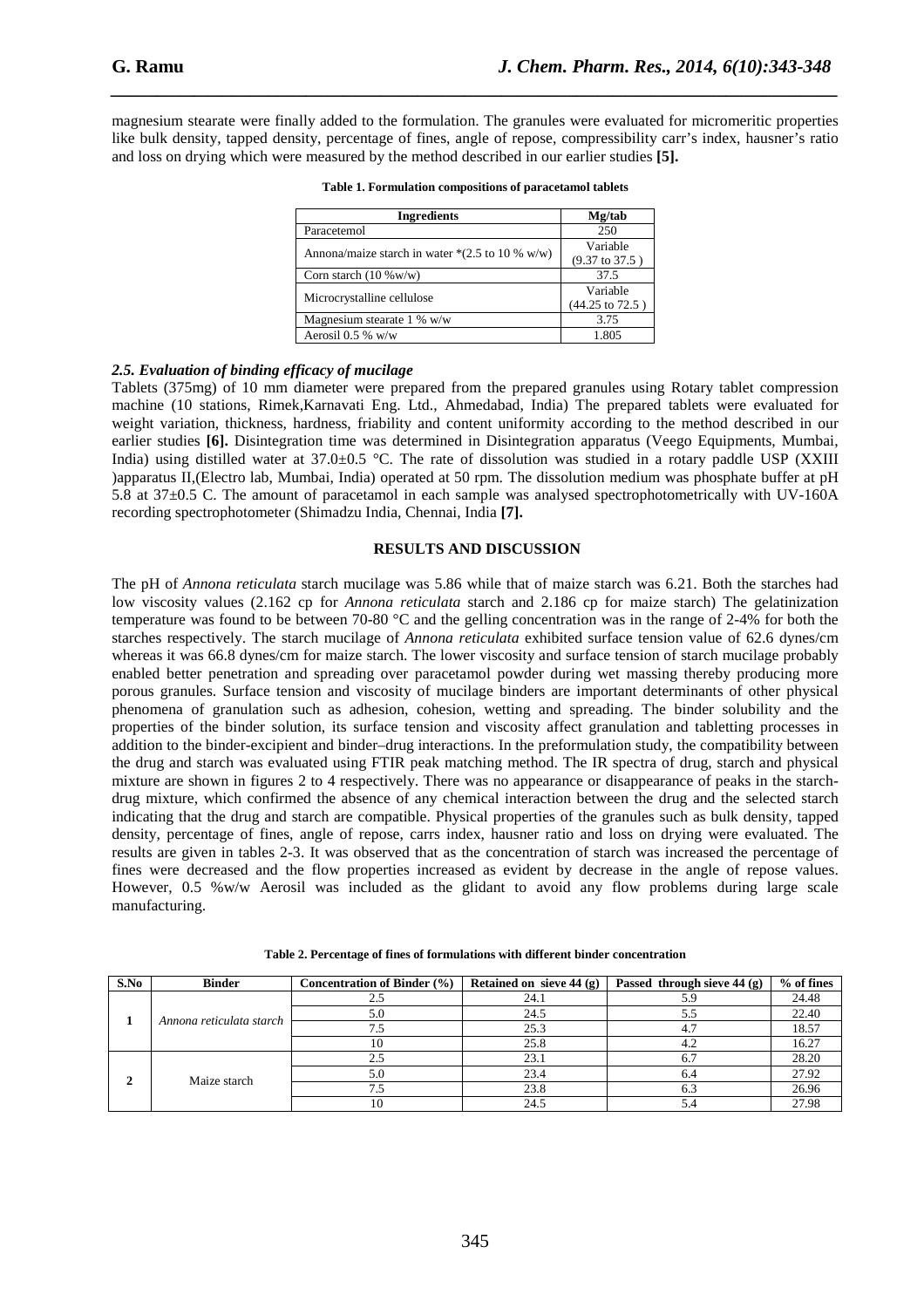*\_\_\_\_\_\_\_\_\_\_\_\_\_\_\_\_\_\_\_\_\_\_\_\_\_\_\_\_\_\_\_\_\_\_\_\_\_\_\_\_\_\_\_\_\_\_\_\_\_\_\_\_\_\_\_\_\_\_\_\_\_\_\_\_\_\_\_\_\_\_\_\_\_\_\_\_\_\_* **Fig 2. FTIR spectrum of paracetamol** 



**Figure 3. FTIR spectrum of** *Annona reticulata* **starch** 



**Table 3. Granular properties of formulations using** *Annona reticulata***/maize starch** 

| <b>Parameters</b>             | <b>Binder concentration (%)</b><br>Annona reticulata starch |             |             |             | <b>Binder concentration (%)</b><br><b>Maize starch</b> |             |             |             |
|-------------------------------|-------------------------------------------------------------|-------------|-------------|-------------|--------------------------------------------------------|-------------|-------------|-------------|
|                               | 2.5                                                         | 5.0         | 7.5         | 10.0        | 2.5                                                    | 5.0         | 7.5         | 10.0        |
| Angle of repose $(^{\circ}C)$ | $28^{0}10'$                                                 | $28^{0}20'$ | $28^{0}45'$ | $28^{0}16'$ | $28^{0}19'$                                            | $28^{0}45'$ | $28^{0}86'$ | $28^{0}58'$ |
| LBD(g/cm3)                    | 0.444                                                       | 0.418       | 0.426       | 0.429       | 0.456                                                  | 0.434       | 0.419       | 0.424       |
| TBD(g/cm3)                    | 0.542                                                       | 0.551       | 0.526       | 0.534       | 0.521                                                  | 0.536       | 0.529       | 0.536       |
| Loss on drying $(\%)$         | 5.12                                                        | 5.34        | 5.16        | 5.01        | 6.12                                                   | 6.45        | 5.26        | 5.48        |
| Carr s index $(\% )$          | 18.60                                                       | 18.74       | 18.19       | 18.45       | 18.21                                                  | 18.52       | 18.21       | 18.47       |
| Hausner s ratio               | .221                                                        | 1.222       | 1.216       | 1.219       | 1.218                                                  | 1.220       | 1.217       | 1.220       |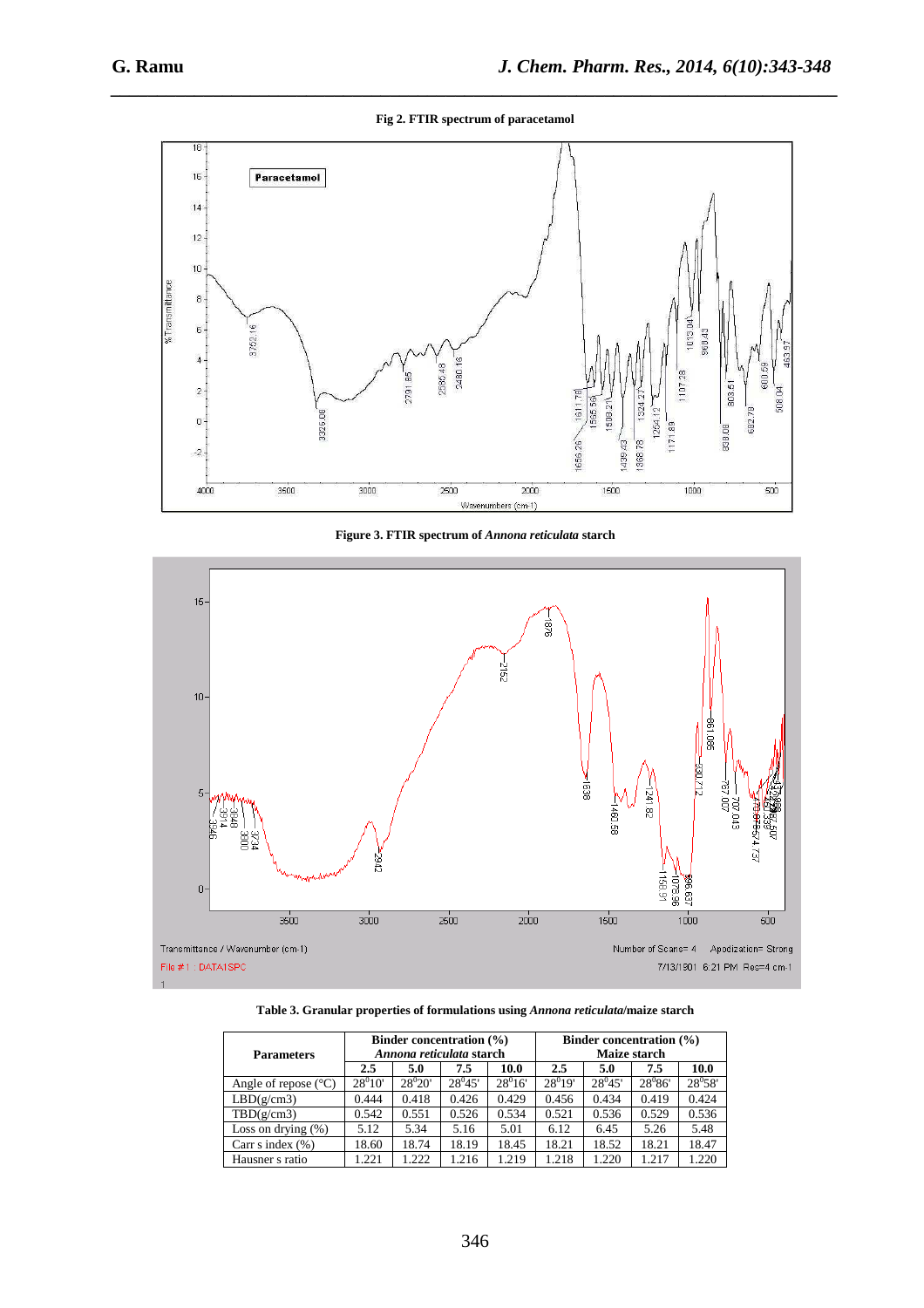

*\_\_\_\_\_\_\_\_\_\_\_\_\_\_\_\_\_\_\_\_\_\_\_\_\_\_\_\_\_\_\_\_\_\_\_\_\_\_\_\_\_\_\_\_\_\_\_\_\_\_\_\_\_\_\_\_\_\_\_\_\_\_\_\_\_\_\_\_\_\_\_\_\_\_\_\_\_\_* **Figure 4. FTIR spectrum of** *Annona reticulata* **starch with Paracetamol** 

The formulated granules were compressed into tablets on a 10 station rotary tablet machine. The prepared tablets were evaluated for weight variation, thickness, hardness, friability, content uniformity and disintegration time. The results are given in table 4. All the formulation showed uniform thickness. The average percentage deviation of 20 tablets of each formula was less than  $\pm$  5 % and hence the formulations passed the test for uniformity of weight. Good uniformity in drug content was found among the different batches.

The effect of binder concentration on the tablet hardness indicated that increase in the concentration of the binder resulted in increase in the hardness which may be due to stronger cohesive bond formation between the granules. All the formulated batches have acceptable hardness which can withstand the abrasion during the transit.

Another measure of tablet's strength is friability. In the present study, the percentage friability for all the formulations was below 1 % w/w, indicating that the friability for all the formulations was below 1 % w/w indicating that the friability is within the prescribed limits.

| <b>Parameters</b>          | Binder concentration $(\% )$<br>Annona reticulata starch |                  |                  |                  | Binder concentration (%) Maize starch |               |               |               |
|----------------------------|----------------------------------------------------------|------------------|------------------|------------------|---------------------------------------|---------------|---------------|---------------|
|                            | 2.5                                                      | 5.0              | 7.5              | 10.0             | 2.5                                   | 5.0           | 7.5           | 10.0          |
| Wt variation (mg)          | 380.25<br>(1.26)                                         | 383.26<br>(1.78) | 382.56<br>(1.58) | 382.06<br>(1.23) | 375.15 (1.06)                         | 373.12 (0.68) | 382.25 (1.28) | 372.68 (0.93) |
| Thickness(mm)              | 3.98                                                     | 3.97             | 4.1              | 4.3              | 3.92                                  | 3.96          | 3.98          | 4.01          |
| Hardness $(kg/cm2)$        | 4.0                                                      | 4.3              | 4.4              | 5.6              | 4.3                                   | 4.4           | 4.6           | 4.6           |
| Friablilty (%)             | 0.321                                                    | 0.326            | 0.481            | 0.521            | 0.624                                 | 0.527         | 0.624         | 0.629         |
| Content uniformity (%)     | 97.27                                                    | 99.56            | 97.32            | 95.71            | 98.35                                 | 97.17         | 98.12         | 96.14         |
| Disintegration time (min)  | 190                                                      | 202              | 220              | 229              | 150                                   | 162           | 181           | 145           |
| % release after 60 minutes | 32.92                                                    | 60.21            | 72.86            | 72.92            | 37.27                                 | 71.21         | 72.86         | 72.97         |

The effect of binder concentration on the disintegration of the formulated paracetemol tablets was investigated. It was observed that, there was increase in the disintegration time with the increase in the binder concentration. There was only marginal increase in disintegration time in batches formulated with starch above 7.5 % w/w concentration. This can be related to the increased swelling and capillary effect at high concentration. However, the disintegration time of all the batches was well within the acceptable limits. Drug release from the tablets containing 7.5 to 10% was more than 70% in 60 minutes. Tablets at 7.5% w/w concentration show more optimum results as tablet binder while at higher concentration *Annona reticulata* starch formed a viscous mass that makes barrier in movement of